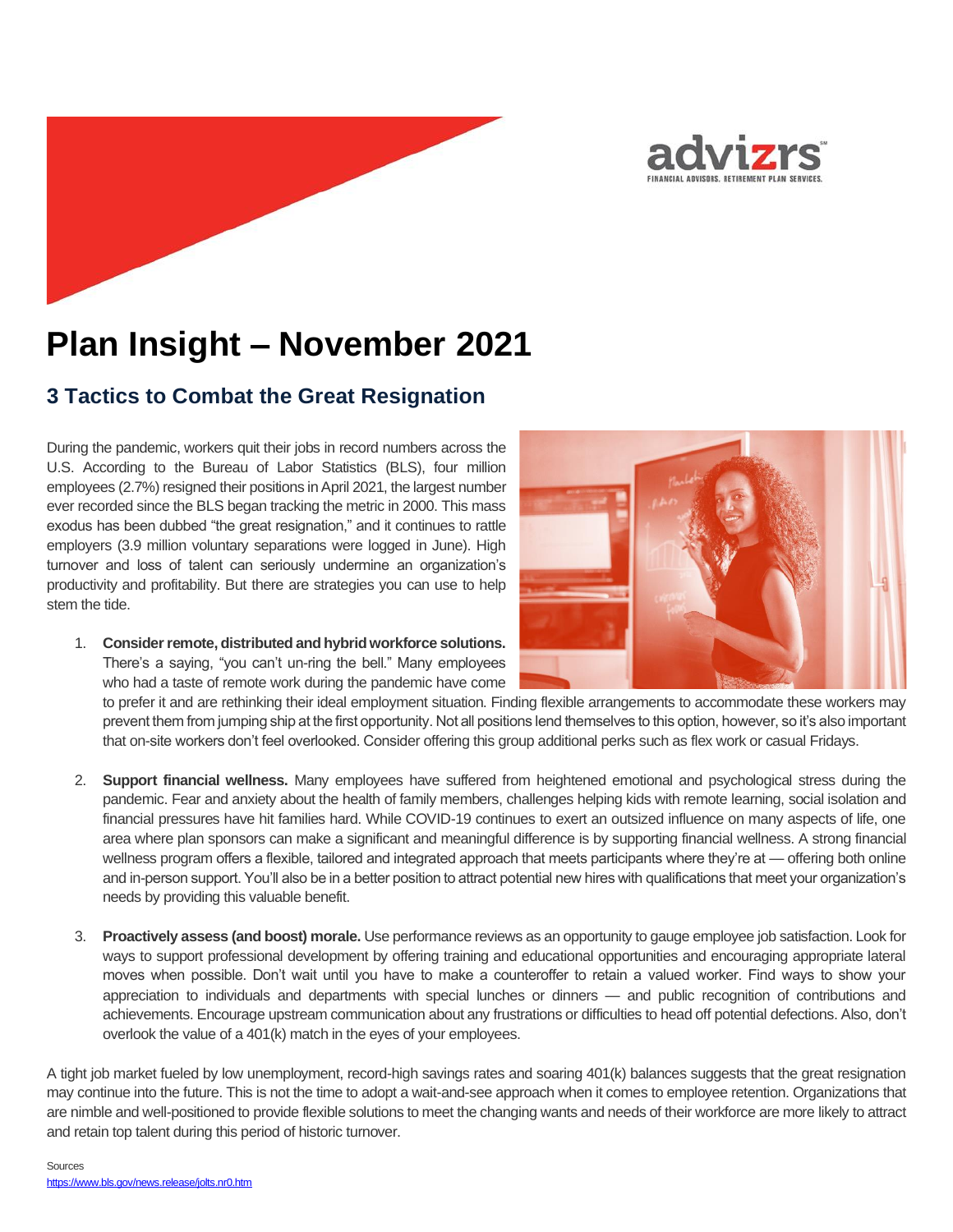## **Financial Wellness Gone Wrong**

According to *Forbes*, a financial wellness program is the new "must-have" employee benefit. And it's not hard to argue that it's a must-have for plan sponsors too. After all, financial stress can hinder productivity and dampen employee morale, while financial wellness can help workers gain control of their financial lives and retire on time, saving companies money. But this is one area where less is definitely not more — and rubber stamp solutions can cause problems all their own. Here are four examples of financial wellness gone wrong.



1. **One-size-fits-all approaches.** Imagine going to a doctor who prescribed every patient the same medicine regardless of their

symptoms or diagnosis. Cookie-cutter financial wellness programs make just about as much sense. And worse, unlike employees with no program at all, participants of poorly designed and implemented programs could end up overestimating their preparedness when important areas of financial wellness are neglected. Workers' financial needs and concerns can vary depending on many factors including age, gender, risk tolerance, life stage, educational level and socioeconomic status. And a sound financial wellness program must address these individual differences.

- 2. **Online-only (non)solutions.** Programs without in-person advisory support can leave some employees behind. Digital resources are necessary — but not sufficient — for a robust financial wellness offering. Without the option of face-to-face interaction, those not inclined or well-equipped to take advantage of online resources can be underserved. You want flexible options for both individual and group in-person interactions to enable more in-depth discussion of questions and concerns. Some employees need one-onone assistance, and increasingly many are expressing the desire to avoid having to tackle retirement planning decisions alone.
- 3. **Limited scope and focus.** It can be easy for 401(k) service providers to emphasize programming around retirement plan contributions at the expense of a more integrative financial wellness approach, but they'd do so at the peril of participants and sponsors alike. When workers can't get a handle on debt, for example, it can be difficult for them to contribute enough to their 401(k) to retire on time. And if they haven't been educated about the necessity of an emergency fund, it's more likely they'll raid their retirement plan in the event of a crisis. The impact of delayed retirement on workforce costs, are well-documented, and SHRM reports that workers under high stress are more likely to take sick days and miss work. Financial wellness programming that fails to cover all the bases — from budgeting to credit and debt to investing and long-term care planning — can leave participants and organizations vulnerable.
- 4. **Insufficient performance metrics.** If you don't gauge progress, how can you (or your participants) tell if you're making any? Wellness assessment tools that provide a global financial wellness score as well as metrics across a wide spectrum of individual financial priorities are beneficial. Repeat measures assess ongoing progress while offering participants specific and actionable advice to address their identified needs.

An integrative and customized end-to-end financial wellness solution can provide benchmarks for progress and actionable advice across a variety of platforms that's highly individualized to participants' needs. Sponsors simply can't afford to get financial wellness wrong; a win-win solution you want — and your employees need.

Sources

- <https://www.forbes.com/sites/forbesfinancecouncil/2020/02/06/financial-wellness-the-new-must-have-employee-benefit/?sh=6e39cd795338> <https://peterlazaroff.com/what-makes-a-bad-financial-wellness-offering/>
- <https://am.jpmorgan.com/us/en/asset-management/adv/insights/retirement-insights/defined-contribution/plan-participant-survey/>
- <https://www.prudential.com/corporate-insights/employers-should-care-cost-delayed-retirements>

<https://shrm.org/ResourcesAndTools/hr-topics/benefits/Pages/Employees-Financial-Issues-Affect-Their-Job-Performance.aspx>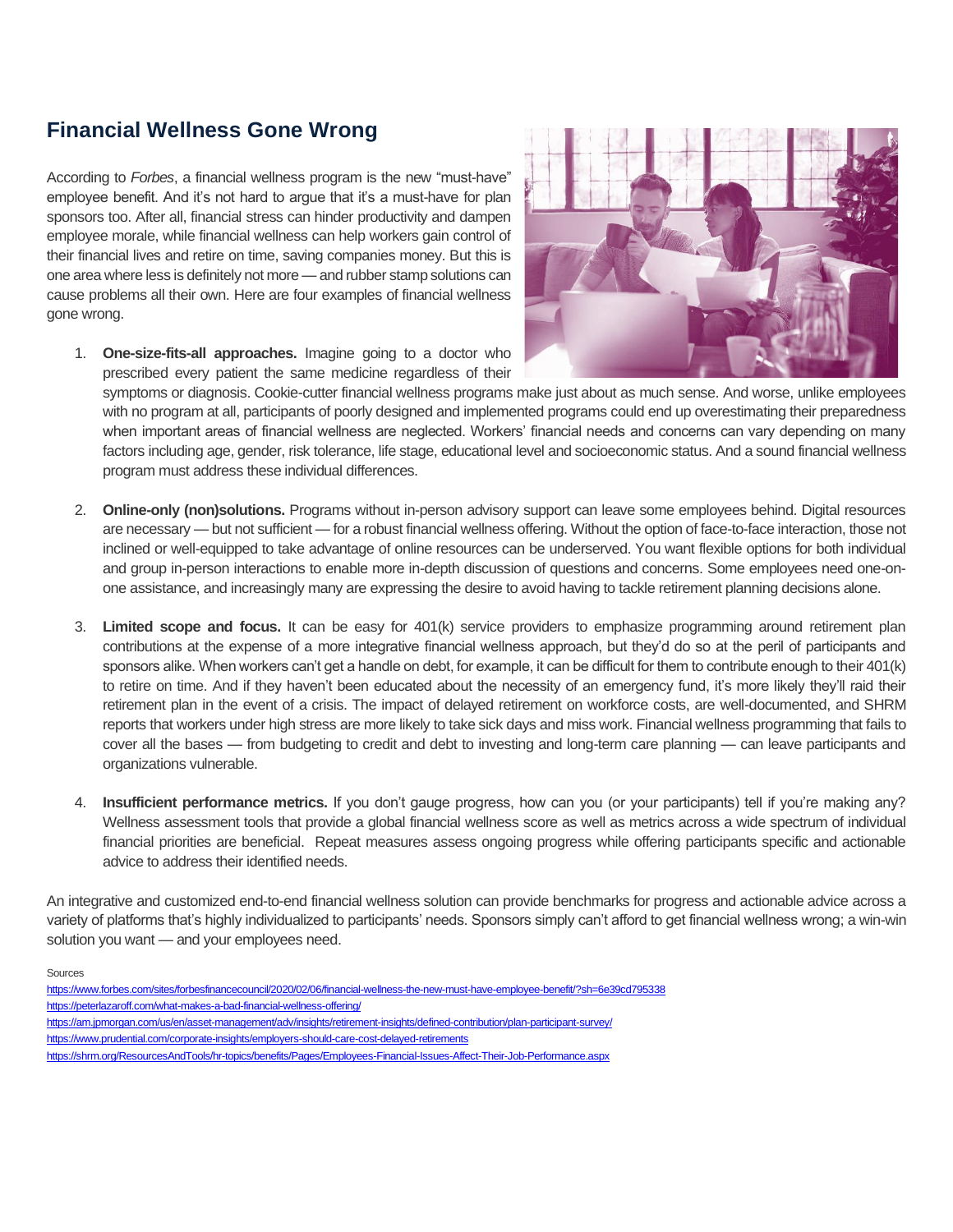# **Emergency Savings**

According to a recent WSJ Article<sup>1</sup>, more employers are adding **emergency savings accounts** to employee benefit programs, in an effort to attract and retain workers and help them better prepare for unexpected expenses.

In 2019, The Federal Reserve reported that 37% of adults lack the funds to cover a \$400 emergency. Nearly a quarter of the 11,000 respondents to a November 2020 Federal Reserve survey said they were worse off financially than a year before.

Responding to demand from employers, workplace programs designed to help workers build emergency savings, often through payroll deductions, are becoming exceedingly popular.



Thrive Flexible Matching offers a truly innovative approach to employer sponsored emergency savings program where employees can allocate their retirement matching dollars to their Retirement or Emergency Savings Account (or Student Loans and/or 529 Accounts). One of the reasons that the Thrive is such a game changer is that it doesn't require adding to a company's benefits budget, it utilizes alreadybudgeted dollars and empowers Employees to use it where they need it the most.

Regulators have been trying to make it easier for employers to automatically enroll workers into emergency savings accounts, something the 2006 Pension Protection Act did in 401(k) accounts.

Sen. Cory Booker (D., N.J.) introduced a bill to make it easier for employers to auto-enroll workers in emergency-savings accounts. (Workers would be able to opt out.) and a bill sponsored by Sens. James Lankford (R., Okla.) and Michael Bennet (D., Co.) would allow workers one penalty-free annual withdrawal of up to \$1,000 from a retirement account for emergency expenses. However, with experts suggesting 3-6 months' worth of expenses in emergency savings account, a \$1,000 withdrawal most likely won't cover the entire expense.

### Sources

1 The New Employer Benefit: Matching Emergency Savings Pandemic has highlighted need for employees to have money set aside for a rainy day, By Updated Aug. 27, 2021 8:12 am ET [\(https://www.wsj.com/articles/the-new-employer-benefit-matching-emergency-savings-11630065600\)](https://www.wsj.com/articles/the-new-employer-benefit-matching-emergency-savings-11630065600)

# **Participant Corner**

## **Carving a Holiday Budget**

The holidays are a time for giving, but often people can be a little overgenerous during this time of year and later find themselves in financial trouble. According to a survey by Country Financial, 32 percent are feeling the greatest stress around holiday finances.<sup>1</sup>

Here are our top tips for saving money during the holiday season:

## **1. Create a Holiday Budget**

Monthly Income - Monthly Expenses = Your Holiday Budget

Make a list of everyone you will buy for and how much you will spend on each person, then stick to it!